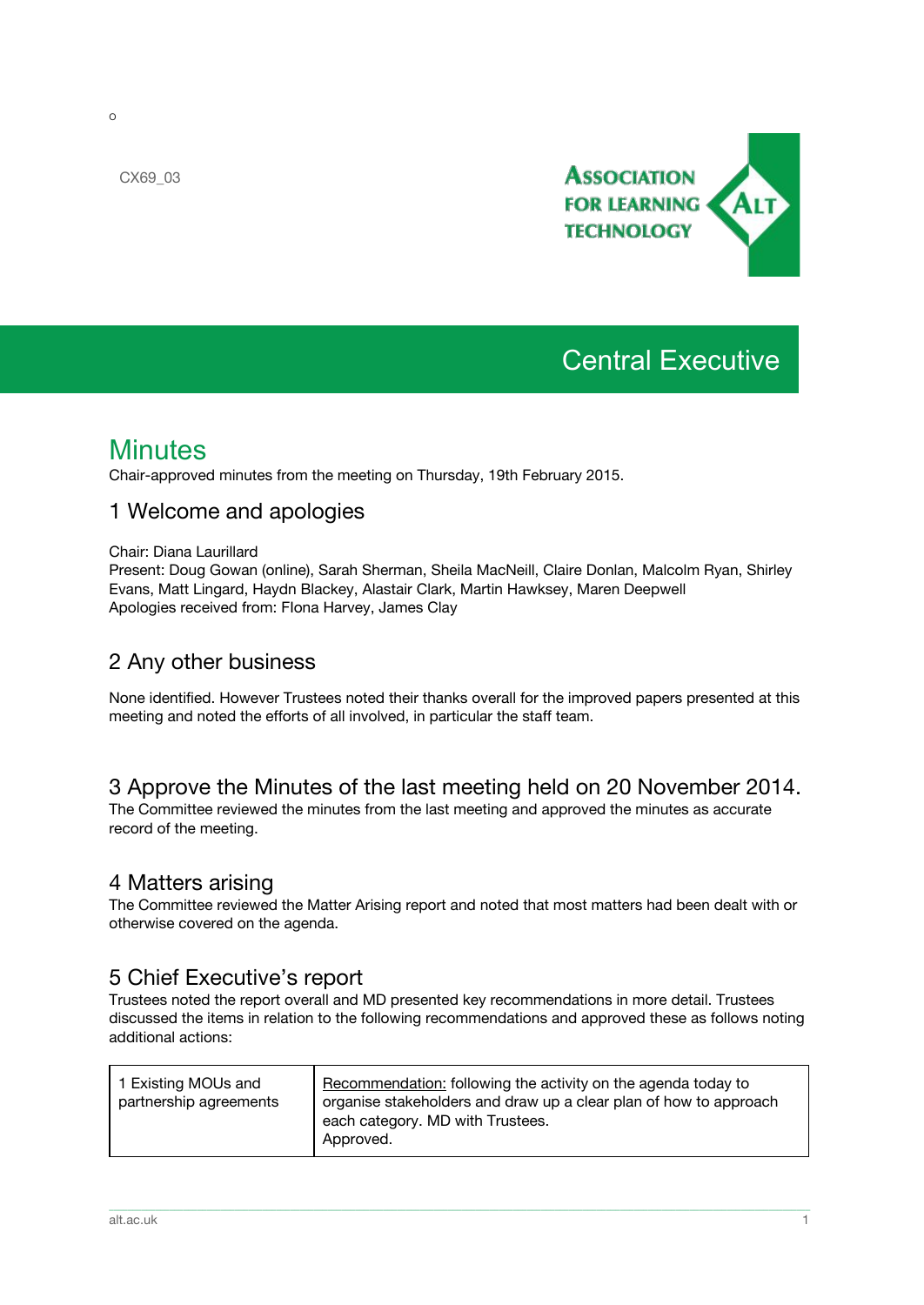| 6 General Election  | Recommendation: for up to 3 Trustees to volunteer to be involved in<br>contacting policy makers and for MD to also liaise with ALT<br>Ambassadors to be involved where appropriate.<br>Approved.                                                                                                                                                                                                                                                                                                                                                                                                                                                                                                                                                                                                                                                                                                                                                                                                                                                                                                                                                                                                                                                                                                                                                                                         |
|---------------------|------------------------------------------------------------------------------------------------------------------------------------------------------------------------------------------------------------------------------------------------------------------------------------------------------------------------------------------------------------------------------------------------------------------------------------------------------------------------------------------------------------------------------------------------------------------------------------------------------------------------------------------------------------------------------------------------------------------------------------------------------------------------------------------------------------------------------------------------------------------------------------------------------------------------------------------------------------------------------------------------------------------------------------------------------------------------------------------------------------------------------------------------------------------------------------------------------------------------------------------------------------------------------------------------------------------------------------------------------------------------------------------|
| 9 ocTEL in 2015     | There is strong interest in ocTEL in relation to the ufi call and every<br>possibility that the course and its content could contribute to the<br>development of the course this is seeking to fund. However, we<br>suggest that in the second quarter of this financial year we also<br>consider to build on the development of ocTEL in the form of a week<br>long intensive course for those who already have some expertise in<br>Learning Technology.<br>Feedback from the last 2 runs of ocTEL indicated that there would be<br>interest in this and we could potentially run such a project with<br>member involvement in the autumn.<br>Recommendation: Trustees to consider ocTEL development again at<br>the end of Q2. MH and MD to progress as appropriate.<br>Approved.                                                                                                                                                                                                                                                                                                                                                                                                                                                                                                                                                                                                     |
| 11 Progress in 2014 | Over the past 12 months we have made good progress in relation to<br>all of the aims set out in the 2014-2017 strategy which was launched<br>last February. We have undertaken a final review of the operational<br>plan and below are some highlights of what we, as an Association,<br>have accomplished in the past 12 months:<br>Aim 1: Intelligent use of learning technology<br>• new ocTEL and conference platforms<br>Aoc / ALT joint publication on Learning Technology in<br>FE<br>Showcase of technology in action at winter<br>conference<br>Aim 2: Research and practice<br>Annual conference attracts most non-HE participants<br>and has excellent feedback<br>Member led webinars and discussions increase<br>Research in Learning Technology increases<br>readership<br>Aim 3: Strategy and Policy<br>ALT represents members on ETAG<br>ALT engages with FELTAG and the FELTAG coalition<br>• Policy debate at Annual Conference<br>Aim 4: Representing members<br>• Special Interest Group activities increase significantly<br>ALT Wales is established<br>• new Annual Survey<br>Aim 5: Leadership and professional development<br>• ocTEL runs without external funding attracting similar<br>engagement to year 1<br>ALT issues its first Mozilla Open Badges<br>CMALT groups increase<br>Aim 6: Communicating<br>New, consistent visual identity being introduced |

\_\_\_\_\_\_\_\_\_\_\_\_\_\_\_\_\_\_\_\_\_\_\_\_\_\_\_\_\_\_\_\_\_\_\_\_\_\_\_\_\_\_\_\_\_\_\_\_\_\_\_\_\_\_\_\_\_\_\_\_\_\_\_\_\_\_\_\_\_\_\_\_\_\_\_\_\_\_\_\_\_\_\_\_\_\_\_\_\_\_\_\_\_\_\_\_\_\_\_\_\_\_\_\_\_\_\_\_\_\_\_\_\_\_\_\_\_\_\_\_\_\_\_\_\_\_\_\_\_\_\_\_\_\_\_\_\_\_\_\_\_\_\_\_\_\_\_\_\_\_\_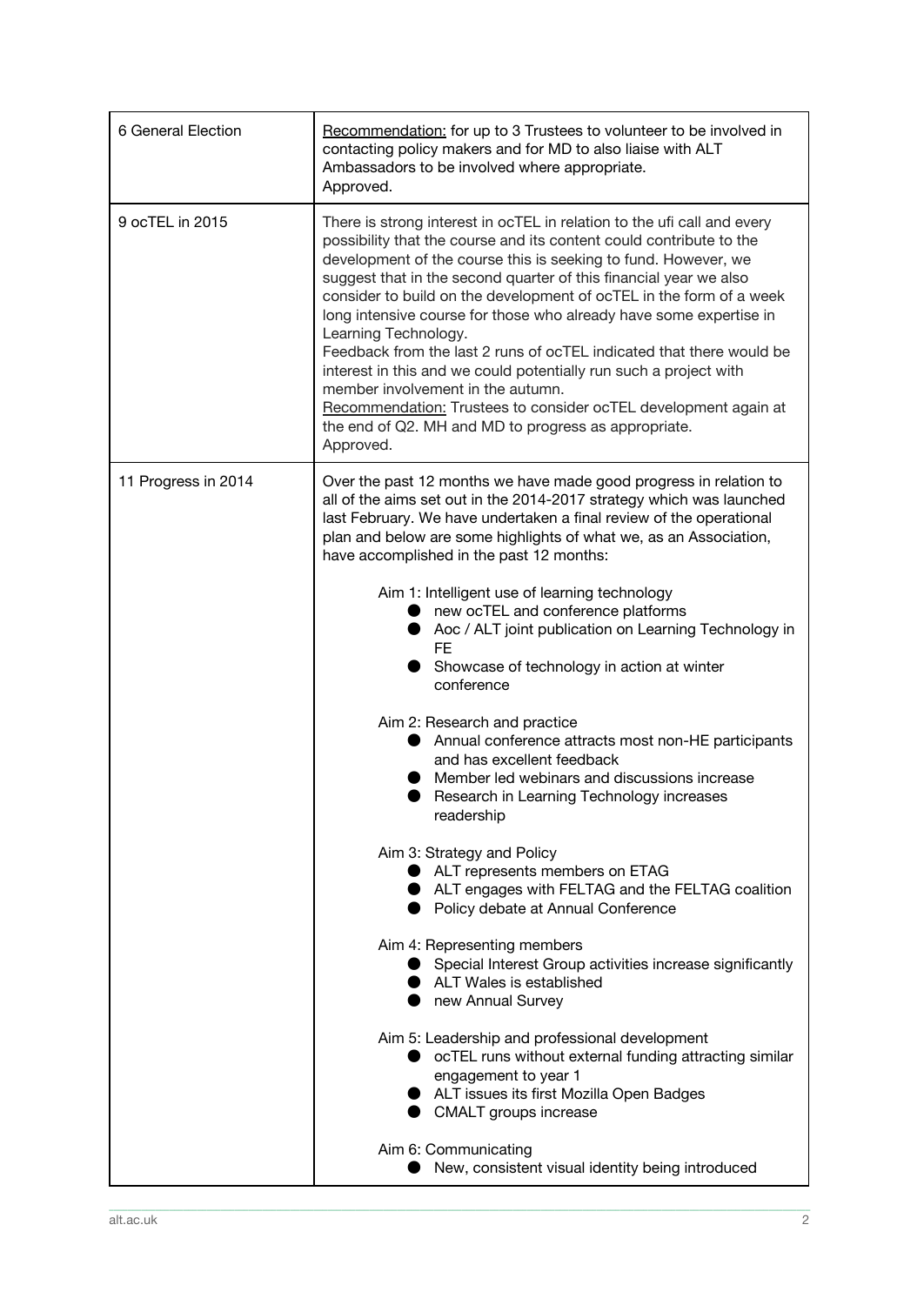|                                                                             | online and in print<br>Appointment of a new editorial team for the<br>newsletter<br>Highest ever social media engagement for the Annual<br>Conference                                                                                                                                                                                                                                                                                                                                                                                                                                                                                                                                                                                                                                                                                                                                                                                                                                                                                                                                                                                                                                                                                                                                                                       |
|-----------------------------------------------------------------------------|-----------------------------------------------------------------------------------------------------------------------------------------------------------------------------------------------------------------------------------------------------------------------------------------------------------------------------------------------------------------------------------------------------------------------------------------------------------------------------------------------------------------------------------------------------------------------------------------------------------------------------------------------------------------------------------------------------------------------------------------------------------------------------------------------------------------------------------------------------------------------------------------------------------------------------------------------------------------------------------------------------------------------------------------------------------------------------------------------------------------------------------------------------------------------------------------------------------------------------------------------------------------------------------------------------------------------------|
| 13 Risk Management                                                          | In accordance with the risk management strategy the risk register has<br>been reviewed and updated for the last financial year. Overview of<br>risks that have changed during the last reporting period up to 31<br>January 2015:<br>Risks that have increased and been managed:<br>[24] Unable to secure sufficient project income;<br>[25] Unable to fund a staffing and operational structure that is agile<br>and flexible enough to cope with growth during peak and low funding<br>periods;<br>Risks that have decreased:<br>[26] ALT cannot continue in the current hosting agreement;<br>[21] Annual conference contribution to overall costs significantly<br>drops;<br>[27] Interruptions due to office move.<br>Trustees further discussed key risks and mitigated action taken in<br>relation to the first financial quarter this year:<br>Journal Editorial Team transition<br>$\bullet$<br><b>O</b> Unsuccessful project funding bids placing greater pressure on<br>generating income via core activities<br>membership income and renewals of organisational<br>memberships<br>and further discussed impact on the staff team and the importance of<br>supporting staff during times of high workload.<br>Action: MD/MH to ensure a read only copy of the register is in the<br>shared folder for Trustees. |
| 14 Appointment of OER<br>conference Chairs                                  | Recommendation: Trustees to delegate approval of OER 2016<br>Co-Chairs to GPC.<br>Approved.<br>Trustees further discussed the running of the OER conference, related<br>budgets and operations.                                                                                                                                                                                                                                                                                                                                                                                                                                                                                                                                                                                                                                                                                                                                                                                                                                                                                                                                                                                                                                                                                                                             |
| 15 Appointment of<br>Co-Chairs for the Annual<br>Conference                 | [confidential item]                                                                                                                                                                                                                                                                                                                                                                                                                                                                                                                                                                                                                                                                                                                                                                                                                                                                                                                                                                                                                                                                                                                                                                                                                                                                                                         |
| 16 Transition to CIO                                                        | Recommendation: For the Trustee working group (Chair, Treasurer<br>and Vice-Chair) to continue to work with MD to progress the transition<br>in the first instance. For MD to lead on transfer arrangements with<br>legal and financial advisors.<br>Approved.                                                                                                                                                                                                                                                                                                                                                                                                                                                                                                                                                                                                                                                                                                                                                                                                                                                                                                                                                                                                                                                              |
| 17 Honorary Treasurer                                                       | [confidential item]                                                                                                                                                                                                                                                                                                                                                                                                                                                                                                                                                                                                                                                                                                                                                                                                                                                                                                                                                                                                                                                                                                                                                                                                                                                                                                         |
| 21 Editorial Board and<br>strategy for future<br>development of the journal | We need to set out a clear strategy for the future development of the<br>journal which takes into account the transition to Open Access in<br>2012, its significantly increased online uptake, increased number of<br>submissions and changing relationship with the research community.<br>With the journal's running cost representing a significant investment<br>for ALT we need to ensure that we have a clear vision of the journal's                                                                                                                                                                                                                                                                                                                                                                                                                                                                                                                                                                                                                                                                                                                                                                                                                                                                                 |

\_\_\_\_\_\_\_\_\_\_\_\_\_\_\_\_\_\_\_\_\_\_\_\_\_\_\_\_\_\_\_\_\_\_\_\_\_\_\_\_\_\_\_\_\_\_\_\_\_\_\_\_\_\_\_\_\_\_\_\_\_\_\_\_\_\_\_\_\_\_\_\_\_\_\_\_\_\_\_\_\_\_\_\_\_\_\_\_\_\_\_\_\_\_\_\_\_\_\_\_\_\_\_\_\_\_\_\_\_\_\_\_\_\_\_\_\_\_\_\_\_\_\_\_\_\_\_\_\_\_\_\_\_\_\_\_\_\_\_\_\_\_\_\_\_\_\_\_\_\_\_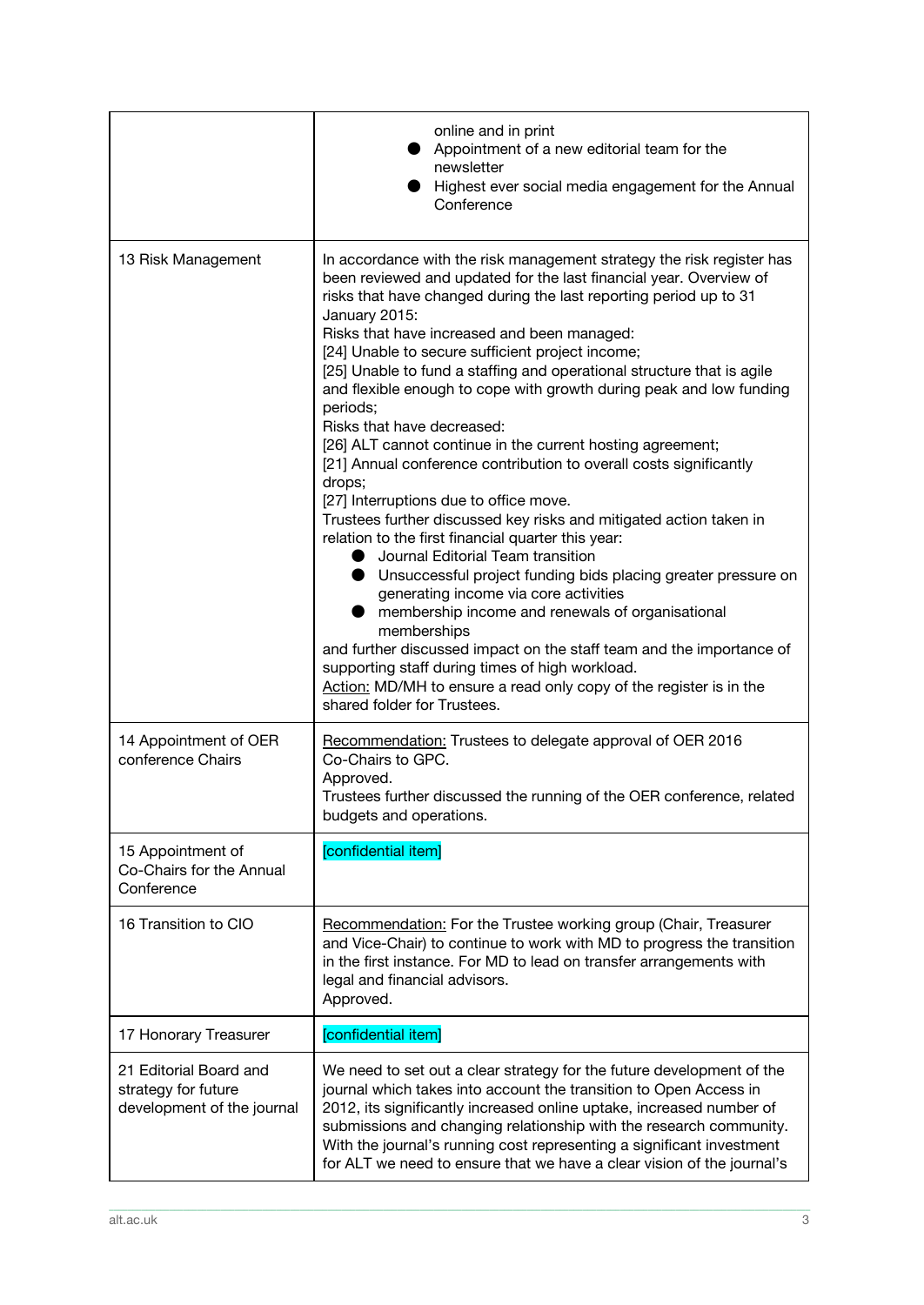|                                                           | development.<br>The Editorial Board have volunteered members to join a small working<br>group together with a few Trustees and input from the publisher to<br>work on this.<br>Action: MD to circulate call for a further Trustee to join the group. ML<br>and MD to progress.                                                                                                                                                                                                                                                                                                                                                                                                                                                                                                                                                                                                                                                                                                                                                                                                                                                                                                                             |
|-----------------------------------------------------------|------------------------------------------------------------------------------------------------------------------------------------------------------------------------------------------------------------------------------------------------------------------------------------------------------------------------------------------------------------------------------------------------------------------------------------------------------------------------------------------------------------------------------------------------------------------------------------------------------------------------------------------------------------------------------------------------------------------------------------------------------------------------------------------------------------------------------------------------------------------------------------------------------------------------------------------------------------------------------------------------------------------------------------------------------------------------------------------------------------------------------------------------------------------------------------------------------------|
| 22 Print Edition of<br>Research in Learning<br>Technology | We have undertaken a survey of all current subscribers of the journal<br>(included in the Appendix to this report). The Editorial Board first<br>discussed feedback collected via a survey of all current subscribers as<br>well as the overall decrease in numbers and enthusiasm for expanding<br>the format of published content online. With input from the publisher<br>the Editorial Board noted the strong uptake of the journal online, which<br>was significantly increased since 2012 and considered the<br>cost/benefits of continuing the print edition with a small number of<br>subscribers.<br>The Editorial Board expressed strong general support for<br>discontinuing the print edition in favour of focusing on online content.<br>The Board further noted the option to print special issues on a one-off<br>basis for promotional purposes for example.<br>Recommendation: For Trustees to discuss the cessation of the print<br>edition of Research in Learning Technology with effect in 2015.<br>Trustees approved the transition to online only publication with effect<br>in 2015, reserving the option to print individual issues as desired.<br>Action: ML and MD to progress. |
| 23 Complaints                                             | Trustees further noted under item 23 in the report that no formal<br>written complaints were received in the last year. This is being<br>reported as outlined in ALT's Complaints Policy.                                                                                                                                                                                                                                                                                                                                                                                                                                                                                                                                                                                                                                                                                                                                                                                                                                                                                                                                                                                                                  |

## 6 Communications and website report

MH presented the report on communications and the website and high-lighted the key points including the updated theme for the main alt alt.ac.uk website which is more mobile friendly, the new #altc tag and related campaign and the statistics for usage across different online platforms. It was also noted that MH has set up an internal development platform which facilitated the work on the theme. Trustees noted the improved development of the new theme and noted thanks to Martin for the sucessfully completed work and new iterative approach to online development internally.

## 7 Financial reports and operational plan

HB presented the financial narrative report and related financial reports. The report outlines the preliminary year end report and current financial position. Taking into account the decreased income from external projects and the investment of part of the bequest from the Open Learning Partnership it is expected that we will make a small loss for the 2014/15 financial year.

Trustees noted the preliminary financial position at year end and approved the timetable for the production of the Annual Report and Annual Accounts.

Action: HB and MD to lead on the production of the Annual Report and Annual Accounts.

Trustees then considered the strategy set out for the budget and operational plan for 2015/16. HB discussed the budget figures which indicated a shift towards covering a great proportion of the core operational costs with core income activities. DG highlighted this as a positive development. Trustees also noted the strategy set out for staffing, further investment of the OLP bequest for the new financial year and enhanced collaboration with members.

\_\_\_\_\_\_\_\_\_\_\_\_\_\_\_\_\_\_\_\_\_\_\_\_\_\_\_\_\_\_\_\_\_\_\_\_\_\_\_\_\_\_\_\_\_\_\_\_\_\_\_\_\_\_\_\_\_\_\_\_\_\_\_\_\_\_\_\_\_\_\_\_\_\_\_\_\_\_\_\_\_\_\_\_\_\_\_\_\_\_\_\_\_\_\_\_\_\_\_\_\_\_\_\_\_\_\_\_\_\_\_\_\_\_\_\_\_\_\_\_\_\_\_\_\_\_\_\_\_\_\_\_\_\_\_\_\_\_\_\_\_\_\_\_\_\_\_\_\_\_\_

Trustees approved the following recommendations: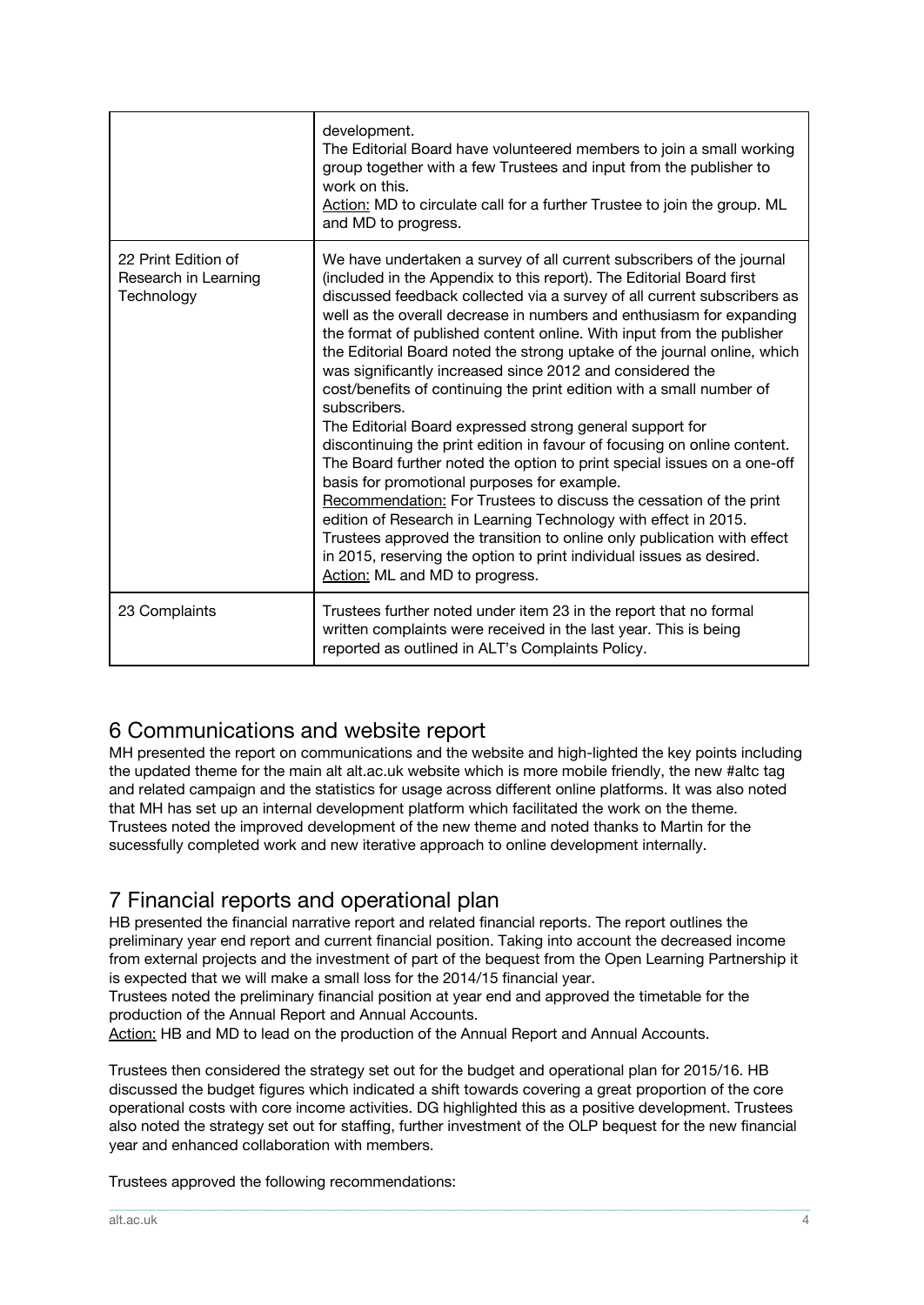Recommendation: Approve the overview budget and strategy, which will be reviewed on a quarterly basis as usual.

Recommendation: to approve the recruitment of a second part-time Support Officer with immediate effect.

Recommendation: to approve investment of £10k of the OLP as outlined above and to review further possible investment at the end of qrt 2.

Action: MD to lead on implementation of new budget and related ops plan and strategy for the 2015/16 financial year including the recruitment of the second part-time Support Officer and the investment of the OLP bequest.

Trustees also discussed the impact of additional workload being picked up by the Chief Executive at this time discussed additional capacity being required for the management of the journal in the coming months. Trustees delegated approval for related arrangements to GPC.

Action: MD to liaise with DG. DL and HB regarding this.

## 8 Operational Committees

#### 8.1 Membership Development

SS reported from the recent meeting and presented the minutes, highlighting the following key points: The Committee supports the recommendation for ALT's membership fees for the 2015/16 financial year to remain at the 2014 level. Trustees approved this recommendation.

Action: MD to ensure this is implemented.

SS also reported the Committee's general support for the transition of the CDG into the wider CMALT assessors group approved. Trustees accepted that recommendation.

Action: MD to work with Liz Wyatt and the CDG on this transition.

Trustees also formally approved the merger of the Inclusive Learning SIG (ILSIG) and the Open Education SIG.

Action: SIG Officers and staff to ensure that all relevant information is updated and members informed. SS also reported back in relation to the Committees recent work on Special and Regional Interest Groups with key ideas for development:

- 1. To encourage members to join together to establish new groups in the UK for North East, West Midlands, South West, South East, East or Northern Ireland in 2015/16 in line with ALT's strategic aims to better represent its members and increase networking and knowledge exchange at a local and national level;
- 2. In consultation with existing groups to review and update policies relating to Special Interest and other groups and to clarify the differences between the two types of groups, membership requirements and support with the aim of better supporting members in leading on group activities e.g. SIG-led conferences and events.

Trustees had a general discussion about these proposals and their implications including for membership of groups, support, national representation, local CMALT support and member recruitment. It was discussed that this would relate to the online community support developed further by the investment of the OLP bequest funds approved earlier.

Trustees then approved this development in general with a view to specific policies/proposals to be added to the agenda for the next meeting:

Action: MH and MD, in liaison with Trustees and SIG Officers, to progress.

#### 8.2 Communications and Publications

ML presented the report from the recent committee meeting. The journal and its editorial team was discussed earlier under item 5. One of the key items highlighted was the increase readership of the newsletter and its naming to reduce the confusion between different news channels that ALT currently has. ML further noted that ML and further members of the committee are coming to the end of their term this September and that Neil Morris has joined the Committee as a new member.

Trustees formally approved this new member and noted their welcome. Trustees also noted their thanks to Rachel Harris who has stepped down from the Committee.

\_\_\_\_\_\_\_\_\_\_\_\_\_\_\_\_\_\_\_\_\_\_\_\_\_\_\_\_\_\_\_\_\_\_\_\_\_\_\_\_\_\_\_\_\_\_\_\_\_\_\_\_\_\_\_\_\_\_\_\_\_\_\_\_\_\_\_\_\_\_\_\_\_\_\_\_\_\_\_\_\_\_\_\_\_\_\_\_\_\_\_\_\_\_\_\_\_\_\_\_\_\_\_\_\_\_\_\_\_\_\_\_\_\_\_\_\_\_\_\_\_\_\_\_\_\_\_\_\_\_\_\_\_\_\_\_\_\_\_\_\_\_\_\_\_\_\_\_\_\_\_